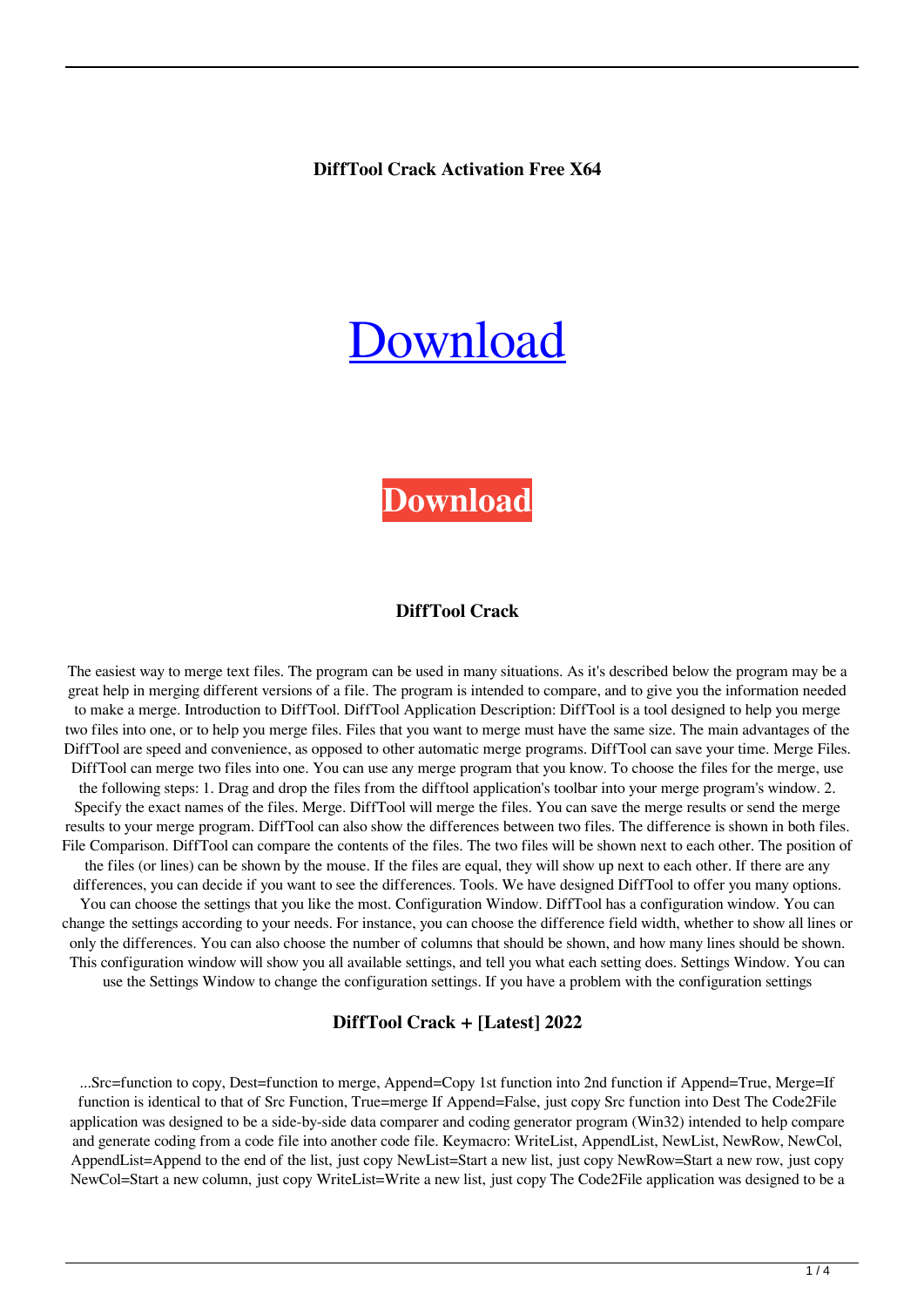side-by-side data comparer and coding generator program (Win32) intended to help compare and generate coding from a code file into another code file. Keymacro: WriteList, AppendList, NewList, NewRow, NewCol, AppendList=Append to the end of the list, just copy NewList=Start a new list, just copy NewRow=Start a new row, just copy NewCol=Start a new column, just copy WriteList=Write a new list, just copy The Code2File application was designed to be a side-by-side data comparer and coding generator program (Win32) intended to help compare and generate coding from a code file into another code file. Keymacro: WriteList, AppendList, NewList, NewRow, NewCol, AppendList=Append to the end of the list, just copy NewList=Start a new list, just copy NewRow=Start a new row, just copy NewCol=Start a new column, just copy WriteList=Write a new list, just copy The Code2File application was designed to be a side-by-side data comparer and coding generator program (Win32) intended to help compare and generate coding from a code file into another code file. Keymacro: WriteList, AppendList 77a5ca646e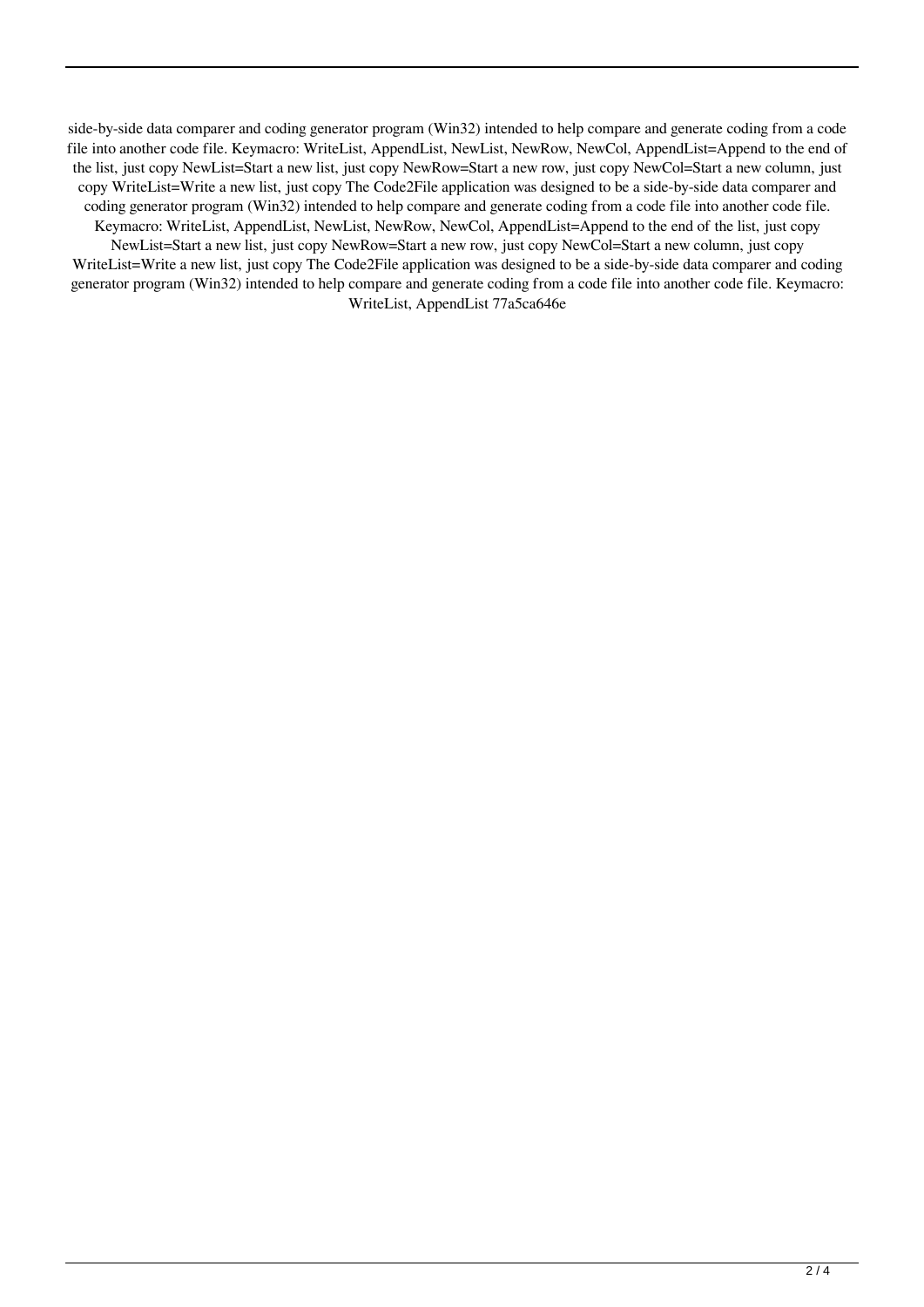# **DiffTool**

Package Description com The Microsoft Company com.au The Australian Company com.ag The Singaporean Company com.co.uk The United Kingdom Company com.cx The Canadian Company com.fi The Finnish Company com.fr The French Company com.in The Indian Company com.mx The Mexican Company com.my The Malaysian Company com.nz The New Zealand Company com.pl The Polish Company com.ro The Romanian Company com.ru The Russian Company com.sc The Swiss Company com.uk The United Kingdom Company com.za The South African Company com.zz The Zulu Company edu The Australian Education Company edu.au The Australian Education Company edu.br The Brazilian Education Company edu.cn The Chinese Education Company edu.cl The Chilean Education Company edu.com The Australian Education Company edu.co.uk The United Kingdom Education Company edu.edu The American Education Company edu.gov.au The Australian Education Company edu

### **What's New In DiffTool?**

The DiffTool application was designed to be a side-by-side textual differencer and manual merging program (Win32) intended to help merge two source code files into one. The tool is designed to be simple to use, yet powerful. Synopsis WinDiff.exe /d=SourceFile.cpp /s=DestFile.cpp //for example WinDiff.exe /d=Source.cpp /s=Dest.cpp References External links Category:File comparison toolsDear Editor, The concept of umbilical cord clamping (UCC) and the timing of its removal is a complicated topic in the field of neonatal care. A survey by the North American College of Obstetricians and Gynecologists and the American Academy of Pediatrics showed that the majority of neonatologists who practice in academic institutions performed UCC for all deliveries.[@B1] However, this is not the case in the United States.[@B2] The optimal timing of UCC is currently under debate. Several recent randomized controlled trials showed benefits of early UCC in the neonatal outcomes of preterm and low birth weight infants. A recent Cochrane systematic review found that early UCC (after cord clamping) was associated with a lower incidence of intraventricular hemorrhage in preterm and low birth weight infants.[@B3] In addition, a prospective controlled study in preterm infants showed that early UCC was associated with a lower incidence of hypothermia and severe hyperbilirubinemia.[@B4] Based on these findings, the American Academy of Pediatrics stated in 2010 that early UCC was recommended for all deliveries, with only a few exceptions.[@B5] However, recent neonatal care guidelines from the American College of Obstetricians and Gynecologists recommend early UCC in deliveries between 24 and 34 weeks of gestational age, but not for preterm deliveries at \